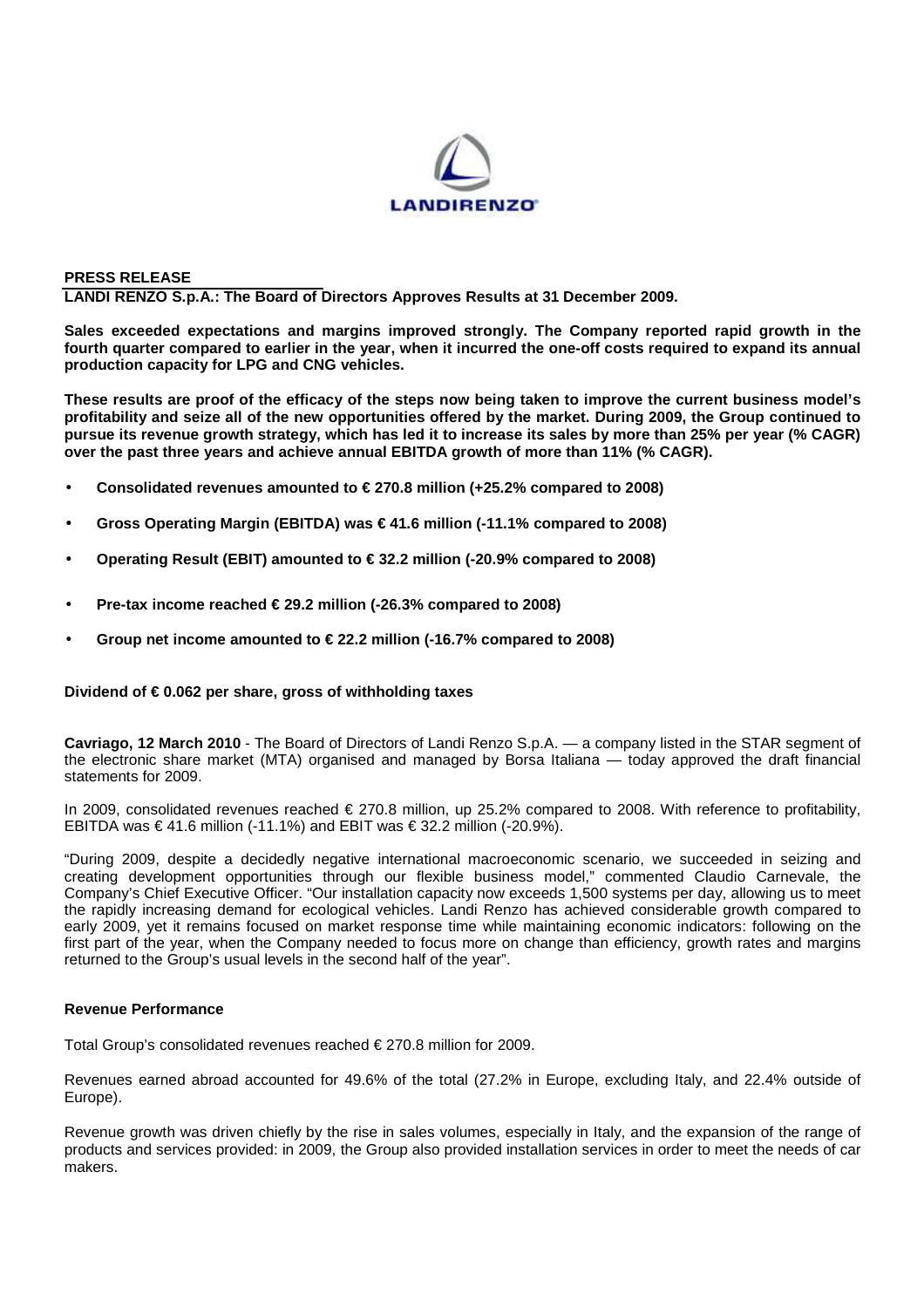

Revenues from sales of LPG systems went from € 122.6 million to € 210.7 million, up 71.8%, boosted, especially in Italy and Europe, by new supply contracts entered into with OEM clients regarding the introduction of new LPGpowered bifuel car models. Sales of CNG systems, however, decreased by 35.5% compared to 2008, largely due to the fall in demand from several markets in Asia and Latin America as a result of the economic crisis that predominantly affected these regions early in the year. Accordingly, there was an improvement in the second half of 2009.

# **Performance of EBITDA**

In 2009, Group EBITDA was € 41.6 million, down by 11.1% compared to 2008. The contraction of margins is chiefly attributable to the **one-off** costs incurred by the Company in connection with the start-up of production sites, as well as the increase in revenues on system installation services, which yielded lower average margins, especially in the first half of the year. Nonetheless, the Group managed to return to its typical margin levels thanks to the efficiency-raising measures taken during the year.

## **Performance of Operating Result (EBIT)**

EBIT was € 32.2 million, down 20.9% compared to 2008, as it was impacted by higher amortisation and the same trends as EBITDA.

#### **Pre-tax Income and Net Income**

Pre-tax income was € 29.2 million, down by 26.3% compared to € 39.7 million for 2008. Group net income decreased by 16.7%, to € 22.2 million. These results were severely affected by the one-off costs of services rendered to car makers.

#### **Financial Position**

The Group's net financial position was negative at  $\in$  41.1 million compared to a negative net financial position of  $\in$  6.5 million at 31 December 2008. This situation was necessary to support the launch of new projects for car makers, which only began to yield benefits in the second half of the year, as witnessed by the improvement in net debt in the fourth quarter, largely a result of the working capital measures taken, despite a significant increase in revenue.

### **Corporate Governance Report**

The Board has examined and approved the Annual Report on Corporate Governance and Compliance With the Governance Code for Listed Companies in 2009.

# **Ordinary General Shareholders' Meeting Called**

The Board of Directors of Landi Renzo S.p.A. has called an Ordinary Shareholders' Meeting for 22 and 23 April 2009 (first and second call, respectively) at 9:00am, at the company's office in Cavriago (Reggio Emilia), Località Corte Tegge, Via Nobel 2/4.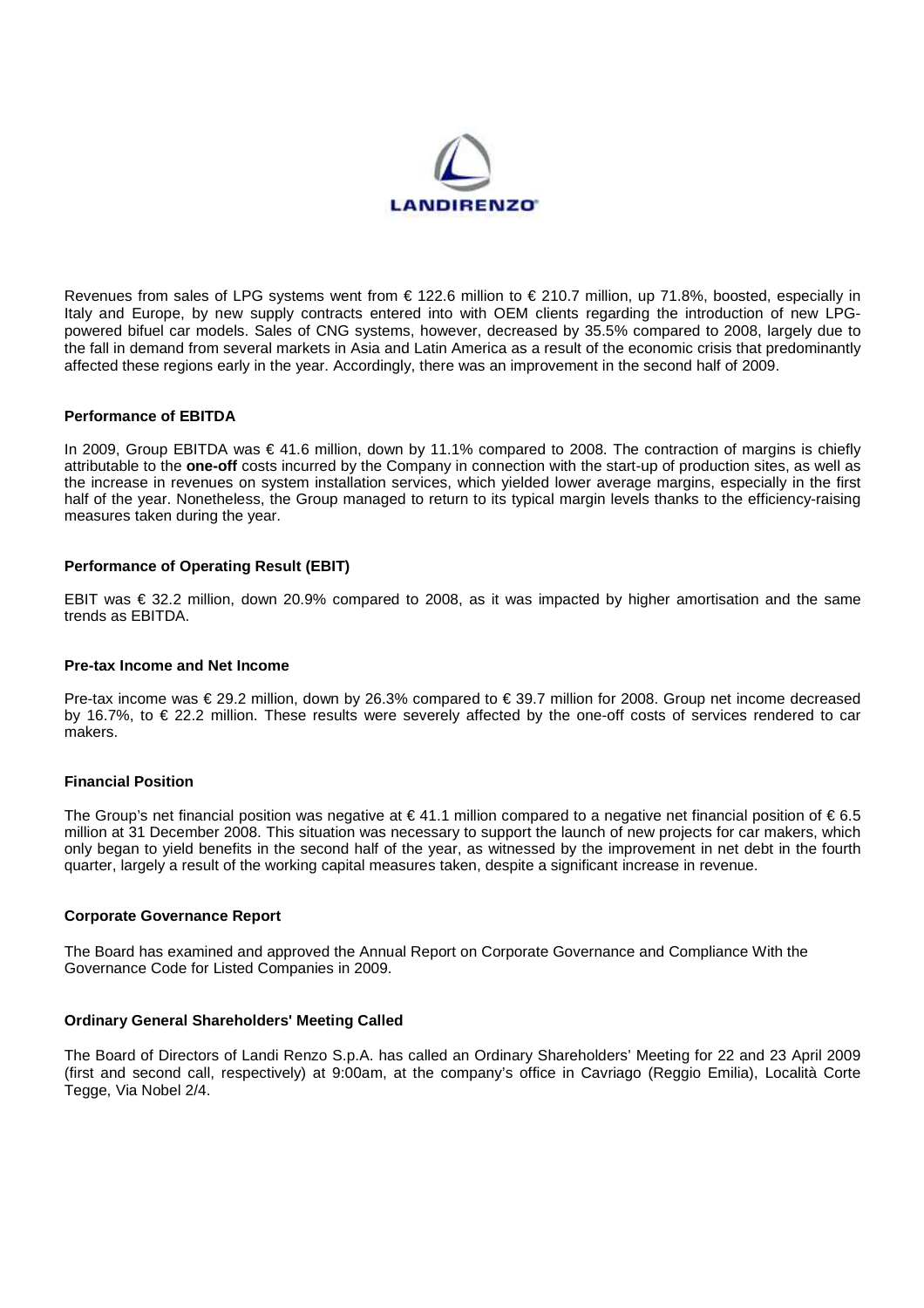

## **Dividend Proposed**

The Board of Directors of Landi Renzo S.p.A. has resolved to propose to the General Shareholders' Meeting that the net income for the year of € 10.2 million be allocated to € 6.975 million in dividends to be distributed in the amount of € 0.062, gross of withholding taxes, per each outstanding share (112.5 million), with ex-dividend date no. 3 on May 3, 2010, and payment as of May 6, 2010.

Landi Renzo is a world leader in the sector of components and LPG and CNG fuel systems for motor vehicles. Based in Cavriago (Reggio Emilia) and with more than 50 years' experience in the sector, Landi Renzo is distinguished by the sustained growth of its revenues and the extent of its international operations, with a presence in over 50 countries. Exports accounted for more than 50% of the Company's sales. Landi Renzo S.p.A. has been listed in the STAR segment of Borsa Italiana since June 2007.

The officer responsible for the preparation of the Company's financial reports, Paolo Cilloni, declares, pursuant to Article 154-bis, paragraph 2 of the Consolidated Finance Act, that the accounting information contained in this press release corresponds to documented results, and to accounting records and books.

This press release is a translation, the Italian version will prevail.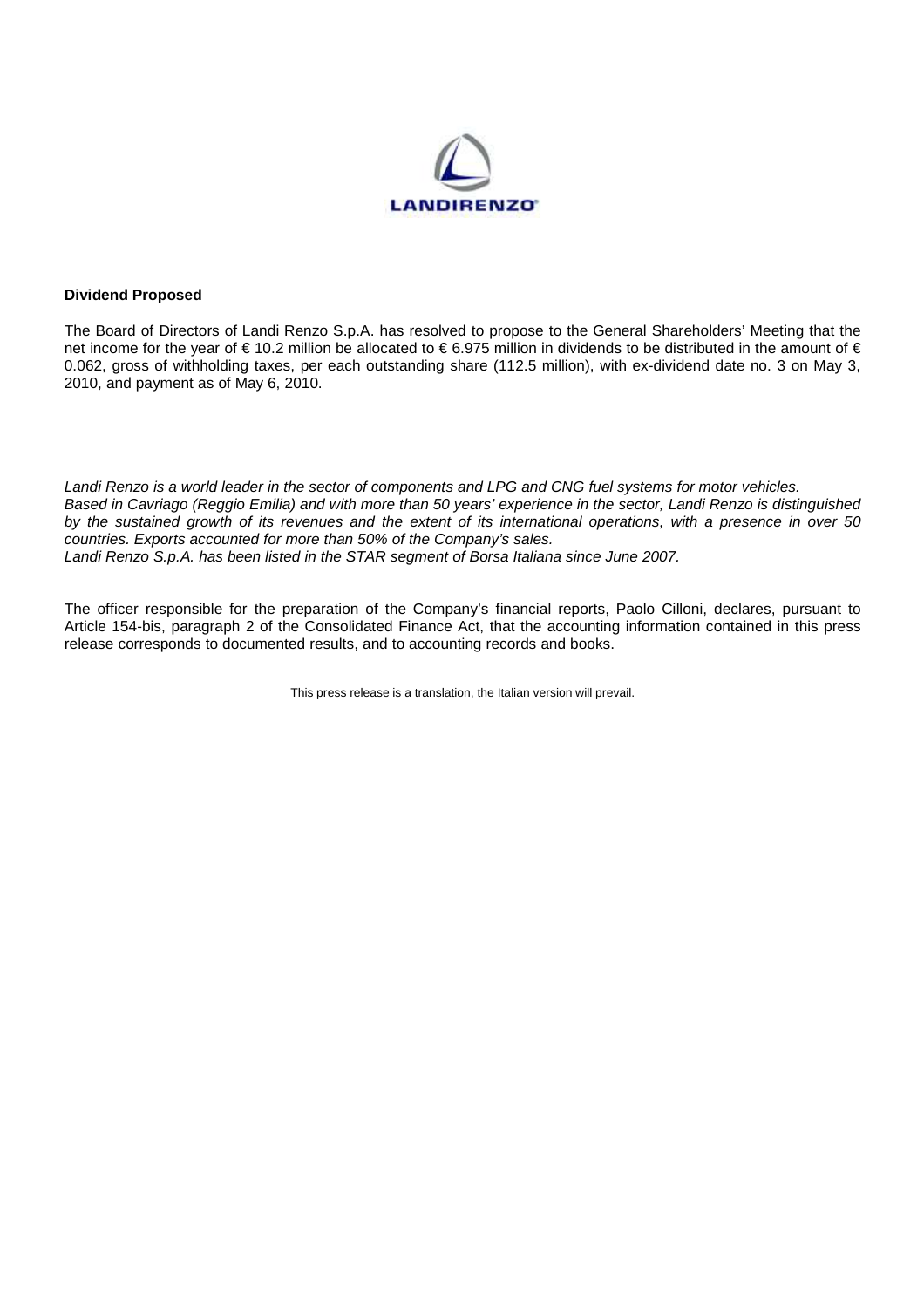

**Landi Renzo: Press Contacts:**  Pierpaolo Marziali **Barabino & Partners Barabino & Partners** Landi Renzo Investor Relator Federico Vercellino Investorrelationslandi.it@landi.it f.vercellino@barabino.it

Corrado Storchi +39 331.57.45.171 Landi Renzo External Relations Manager cstorchi@landi.it +39 0522 94 33 1

+39 02.72.02.35.35

Cavriago (RE), March 12, 2010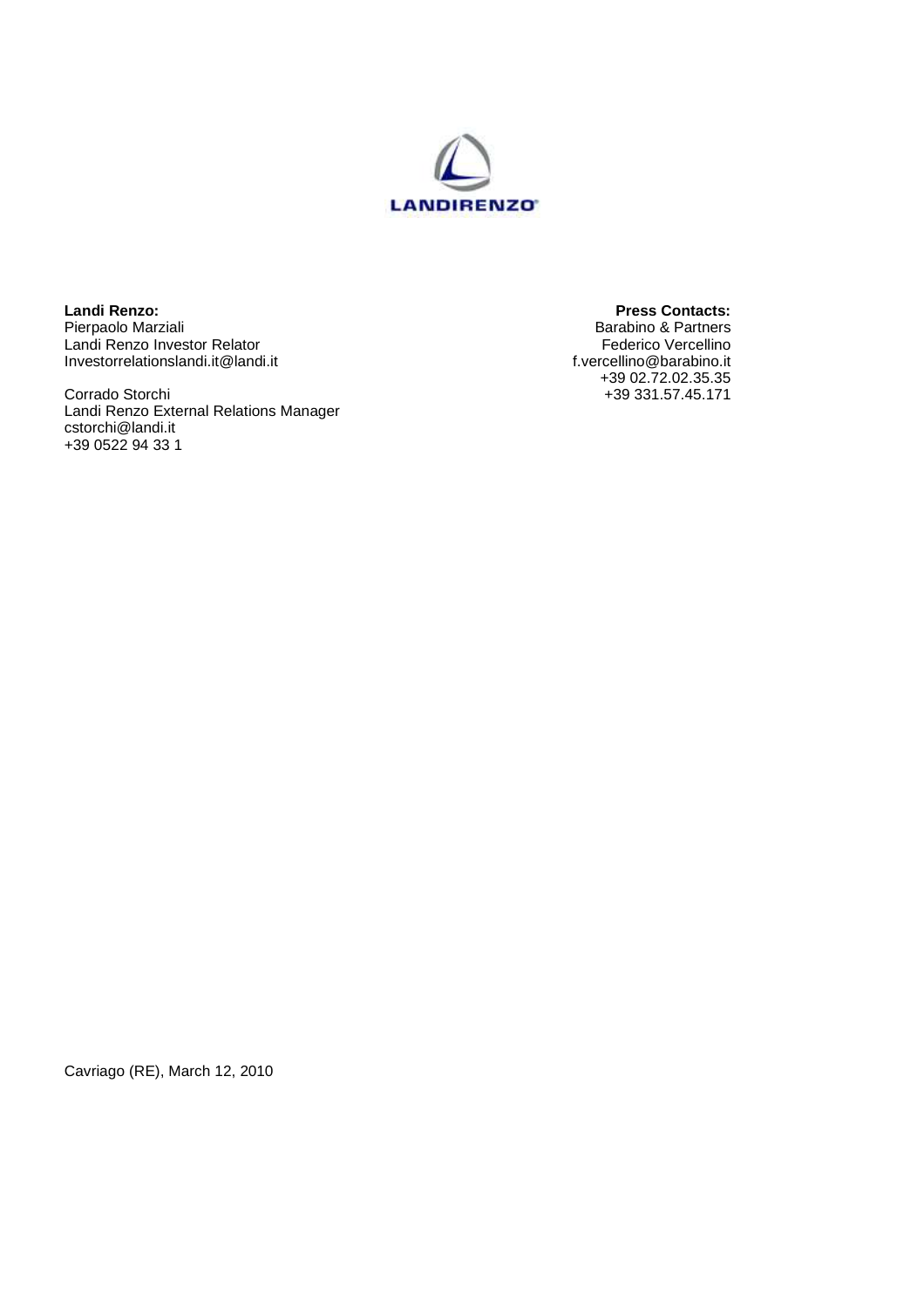

|                                                                                             |                  |                  | 2009               | 2008               |
|---------------------------------------------------------------------------------------------|------------------|------------------|--------------------|--------------------|
| <b>INCOME STATEMENT (thousands of Euros)</b>                                                | 31 December 2009 | 31 December 2008 | <b>4th Quarter</b> | <b>4th Quarter</b> |
| Revenues (goods and services)                                                               | 270.579          | 214.100          | 92.974             | 52.402             |
| Revenues (goods and services) - related parties                                             | 196              | 2.098            | $\Omega$           | 2.098              |
| Other revenue and income                                                                    | 1.238            | 652              | 672                | 248                |
| Cost of raw materials, consumables and goods and change in<br>inventories                   | $-112.749$       | $-76.967$        | $-37.753$          | $-17.404$          |
| Cost of raw materials - related parties                                                     | $-6.882$         | $-18.907$        | $-2.282$           | $-6.307$           |
| Cost for services and use of third party assets                                             | $-78.535$        | $-51.520$        | $-24.973$          | $-15.447$          |
| Cost for services and use of third party assets - related parties                           | $-878$           | $-853$           | $-220$             | $-221$             |
| Personnel expenses                                                                          | $-27.427$        | $-20.279$        | $-8.117$           | $-5.774$           |
| Accruals, impairment losses and other operating expenses                                    | $-3.959$         | $-1.564$         | $-1.576$           | $-393$             |
| <b>Gross Operating Profit</b>                                                               | 41.583           | 46.760           | 18.725             | 9.202              |
| Amortisation, depreciation and impairment losses                                            | $-9.366$         | $-6.032$         | $-2.642$           | $-2.346$           |
| <b>Operating Profit</b>                                                                     | 32.217           | 40.728           | 16.083             | 6.856              |
| Financial income                                                                            | 218              | 1.907            | $-52$              | 393                |
| <b>Financial expenses</b>                                                                   | $-2.359$         | $-1.425$         | $-435$             | $-687$             |
| Exchange rate gains (losses)                                                                | $-843$           | $-1.541$         | 405                | $-420$             |
| <b>Profit (Loss) Before Tax</b>                                                             | 29.233           | 39.669           | 16.001             | 6.142              |
| Income tax expense                                                                          | $-7.190$         | $-12.867$        | $-3.164$           | $-2.232$           |
| Profit (Loss) for the period/year, of which attributable to:                                | 22.043           | 26.802           | 12.837             | 3.910              |
| Minority interests                                                                          | $-195$           | 96               | 116                | 23                 |
| Shareholders of the parent                                                                  | 22.238           | 26.706           | 12.721             | 3.888              |
|                                                                                             |                  |                  |                    |                    |
| Basic earnings (losses) per share (in Euros) - calculated on<br>112.500.000 ordinary shares | 0.1977           | 0,2374           | 0.1131             | 0,0346             |
| Diluted earnings (losses) per share (in Euros)                                              | 0,1977           | 0,2374           | 0,1131             | 0,0346             |

| <b>STATEMENT of COMPREHENSIVE INCOME (thousands of Euros)</b>                         | 31 December 2009 | 31 December 2008 |
|---------------------------------------------------------------------------------------|------------------|------------------|
| Profit (Loss) for the period/year, of which attributable to:                          | 22.043           | 26.802           |
| Gains & Losses arising from translating financial statements of foreign<br>operations | 741              | $-628$           |
| Others movments on Equity arising from foreign operations                             |                  | 119              |
| Gains & Losses included in Equity, net of tax effects                                 | 741              | -509             |
| Total comprehensive income for the period                                             | 22.784           | 26.293           |
|                                                                                       |                  |                  |
| Total profit for Group Shareholders                                                   | 22.964           | 26.137           |
| Minority Interests                                                                    | $-180$           | 156              |